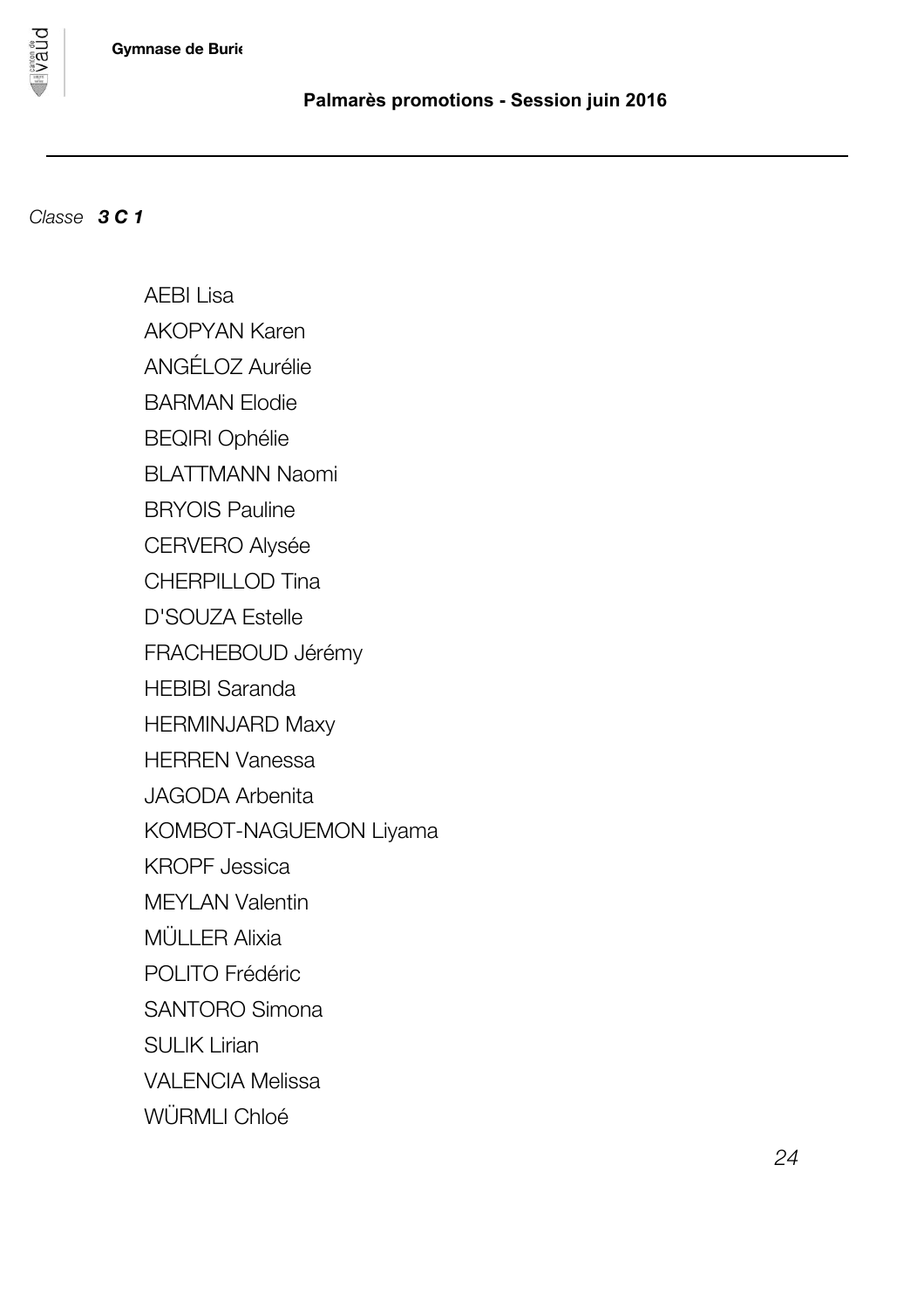

# *Classe 3 C 2*

**DUBA** 

BENBOUTELDJA Hakim GOZZING MARTINEZ Karla GROUX David GUEX Céline HORISBERGER Ginger HUMBERT Flora ITO Mariko LUKAU Morgane MORIER-GENOUD Melinda PRÉTOT Allison REGAZZONI Tristan RODRIGUES DELAURENTIS Lethan SAEZ Pablo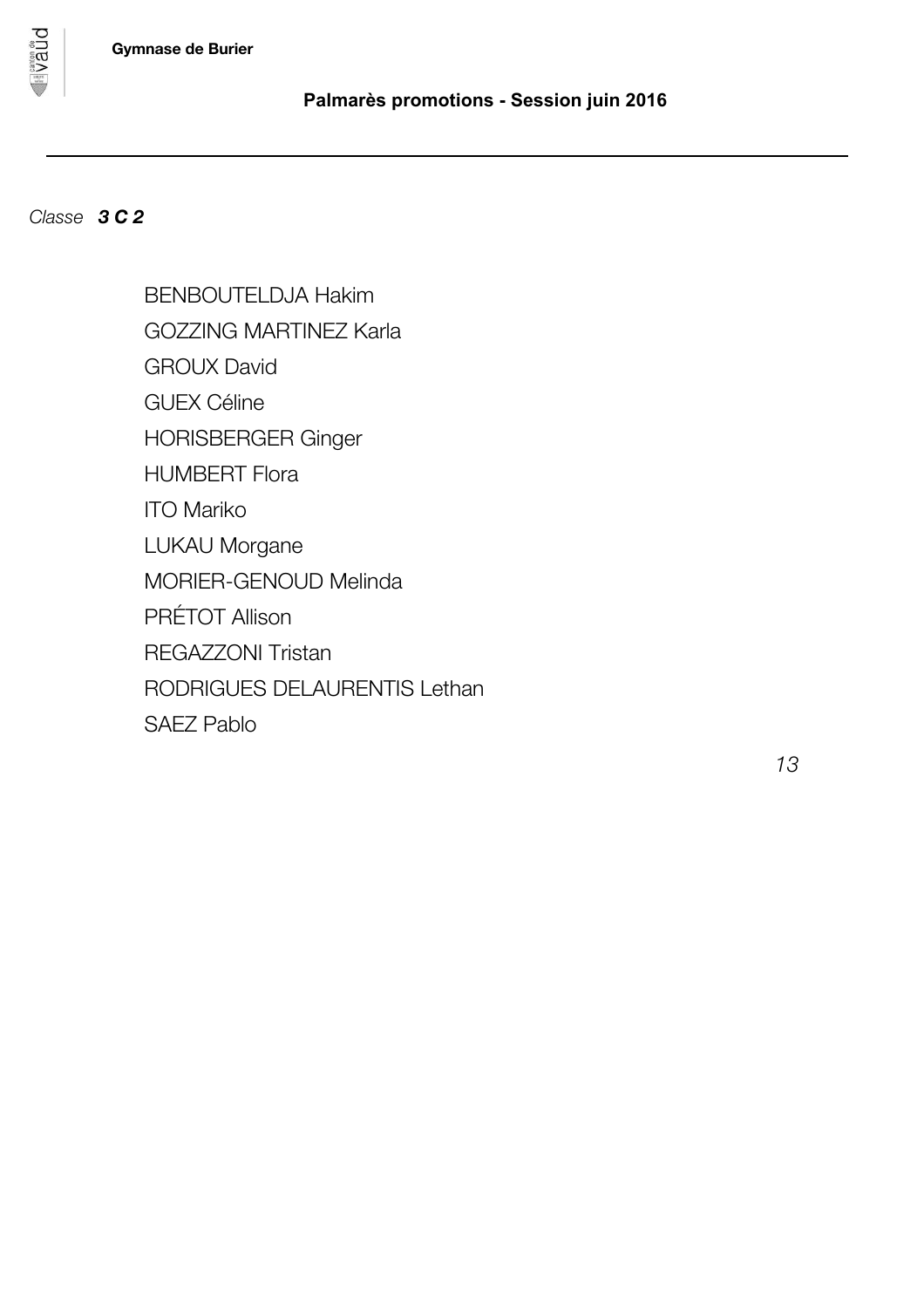

*Classe 3 C 3*

pnand

AZEMI Djellza BARBERIS Léa BOTET SERRA Naïma DEGRANDI Natasha EMINI Dorentina GAILLARD Fanny ILIC Larisa KATONGO BANAKAYI MUKEBA Nicia KAUFFMANN Luke KAUFMAN Thomas LACK Elisa LE SOMMER Venissia MERMINOD Audrey NGO Thi Duyên PEREIRA CORREIA Raquel RIBORDY Mégane RISTIC Dragana SAVOFF Camille VOGEL Thomas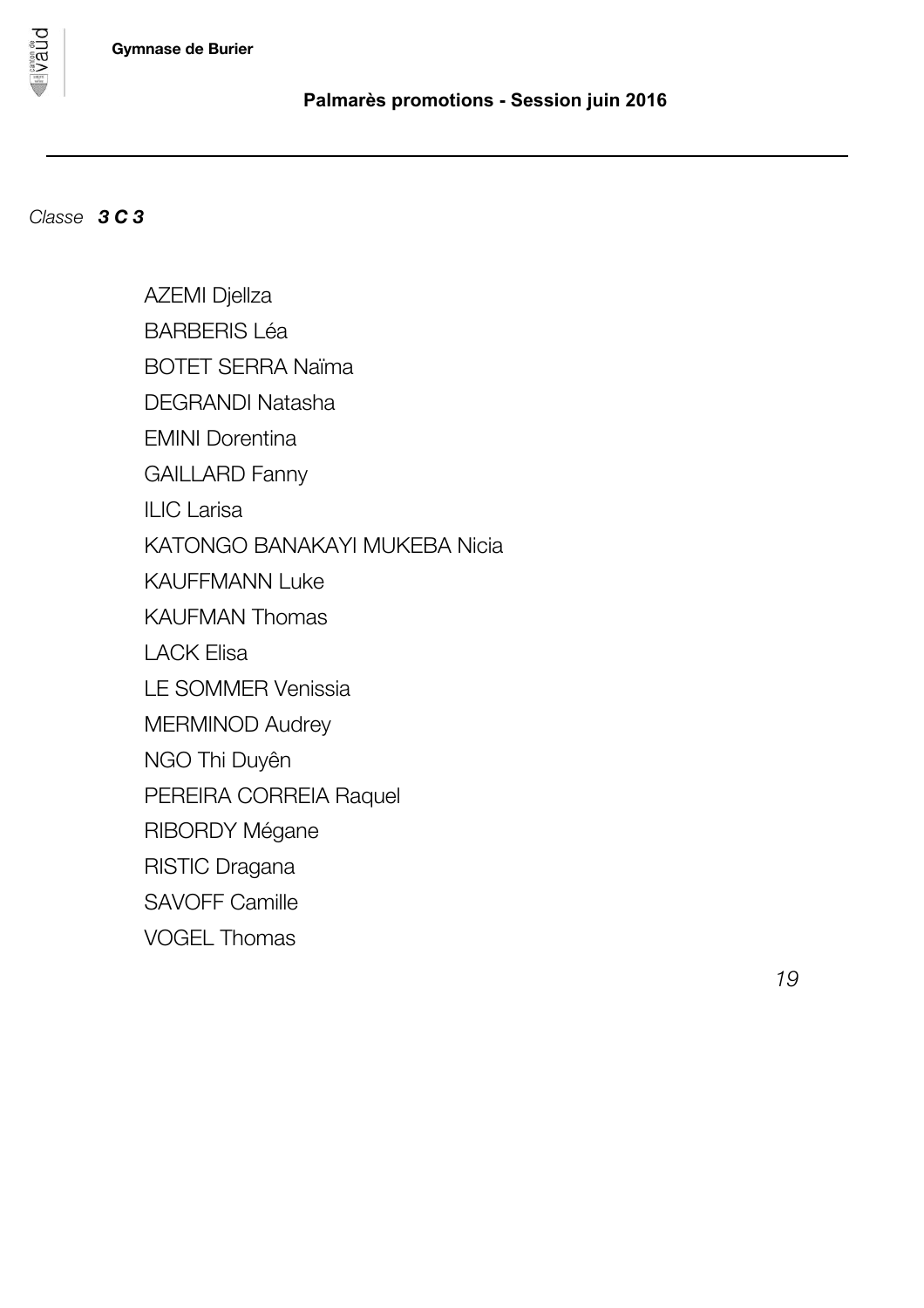



**DUBA** 

ALMEIDA MESQUITA Bruna AMRI Oliver BAKOVIC Ani BARMAN Maxime BERTOLAMI Letizia CASTILLO TIERNEY Alexia DEGONDA Rohan DEMARTINI Sara GERVAIS Salomé LALIBERTÉ Gabriel LOCATELLI Anastasia PASCUAL FONS Melissa PERPATOROS Ruth PIGA Chris PIRES DA SILVA Ana Catarina **PITTET Marine** PORCHET Quentin SAHITI Valentina SIMONATI Yasmine VESELAJ Erzana VO David VON FLÜE Lisa WILD Caroline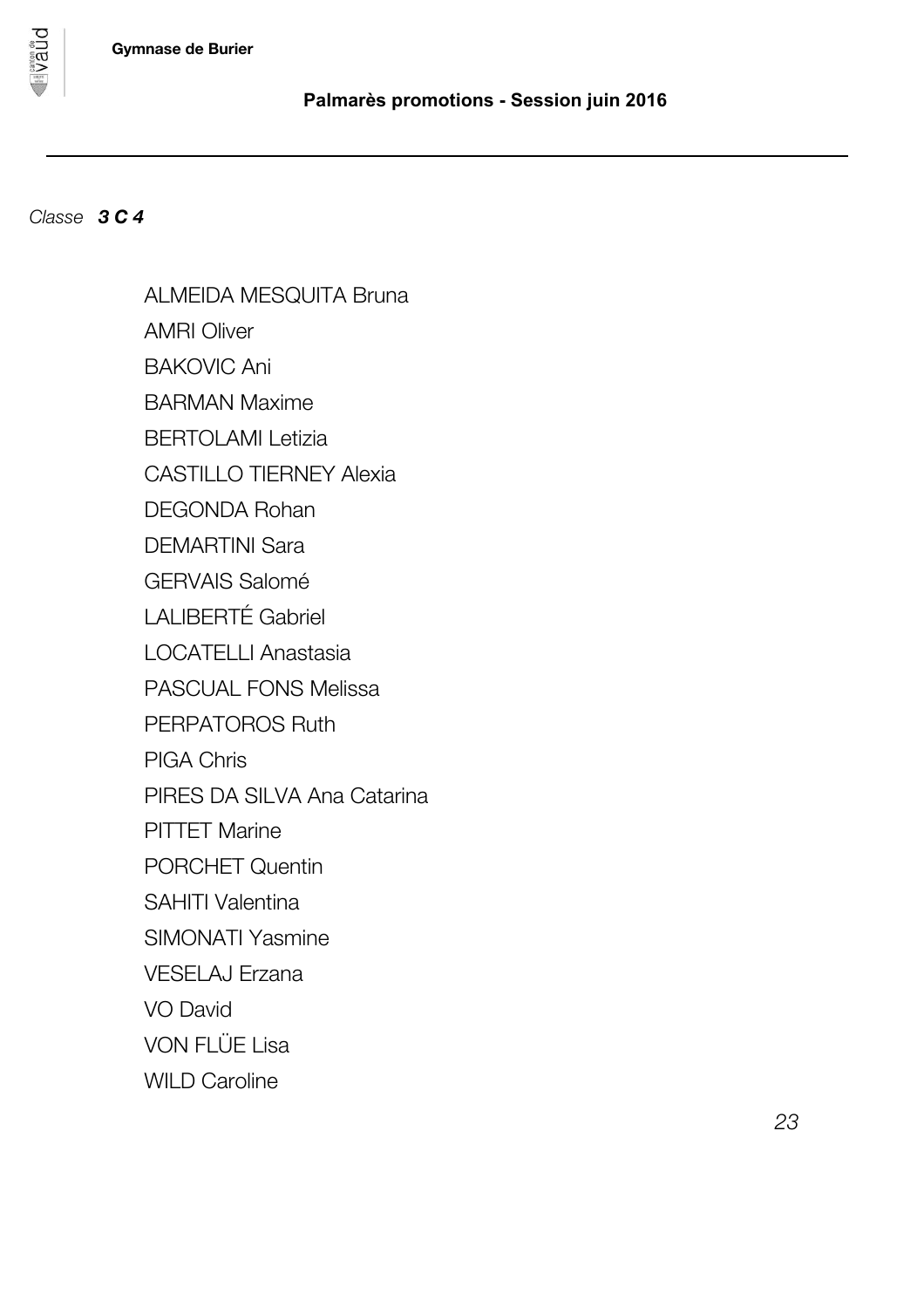

## *Classe 3 C 5*

vaud

ALIBRANDO Adrian BAECHTOLD Sarah BOVAY Marie ÇAGAN Pierre-Osman CALO LAINO Laura CIFUENTES-OLGUIN Sophia CROSS Gwendoline CURCHOD Carol DECERF Thomas DUPONT Isa FUOG Nuria GUNASINGAM Shajinth HAMZAJ Sherife HENNARD Marie Claire PAPAUX Anicia SAJIC Danijela SEJRANI Besjan SERKOWSKI Grégory THEYTAZ Simon VENTURA ALMEIDA Sofia VOISARD Florian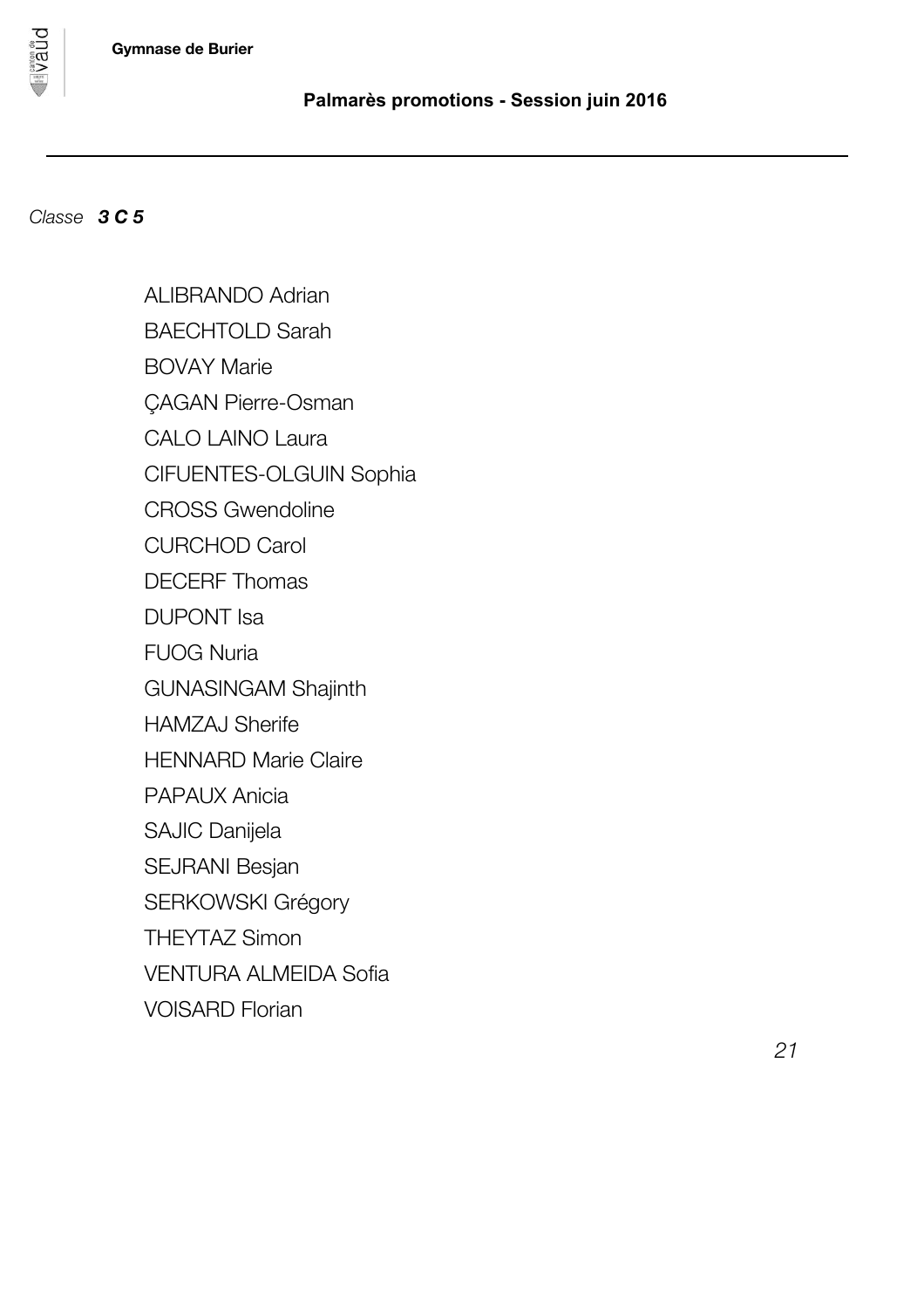

*Classe 3 E 1*

pnand

ALBERTO MALVA ALFEIRAO Pietro-Lorenzo ALIC Hasan BARON DA CRUZ Kevin BEBOVIC Luan BONZON Cédric BRÜLHART Pierre CADOSCH Léa CONVERSET Théo ECHENARD Laure GAL Julien HEDIGER Victoria KAUFFMANN Tiffany LIECHTI Lahra MÉMETEAU Elodie MENDEZ ALAMINO Veronica MOHDAD Alissa PEREIRA Mélinda SADIKU Engjell VASILIC Dalibor WOOD Georgina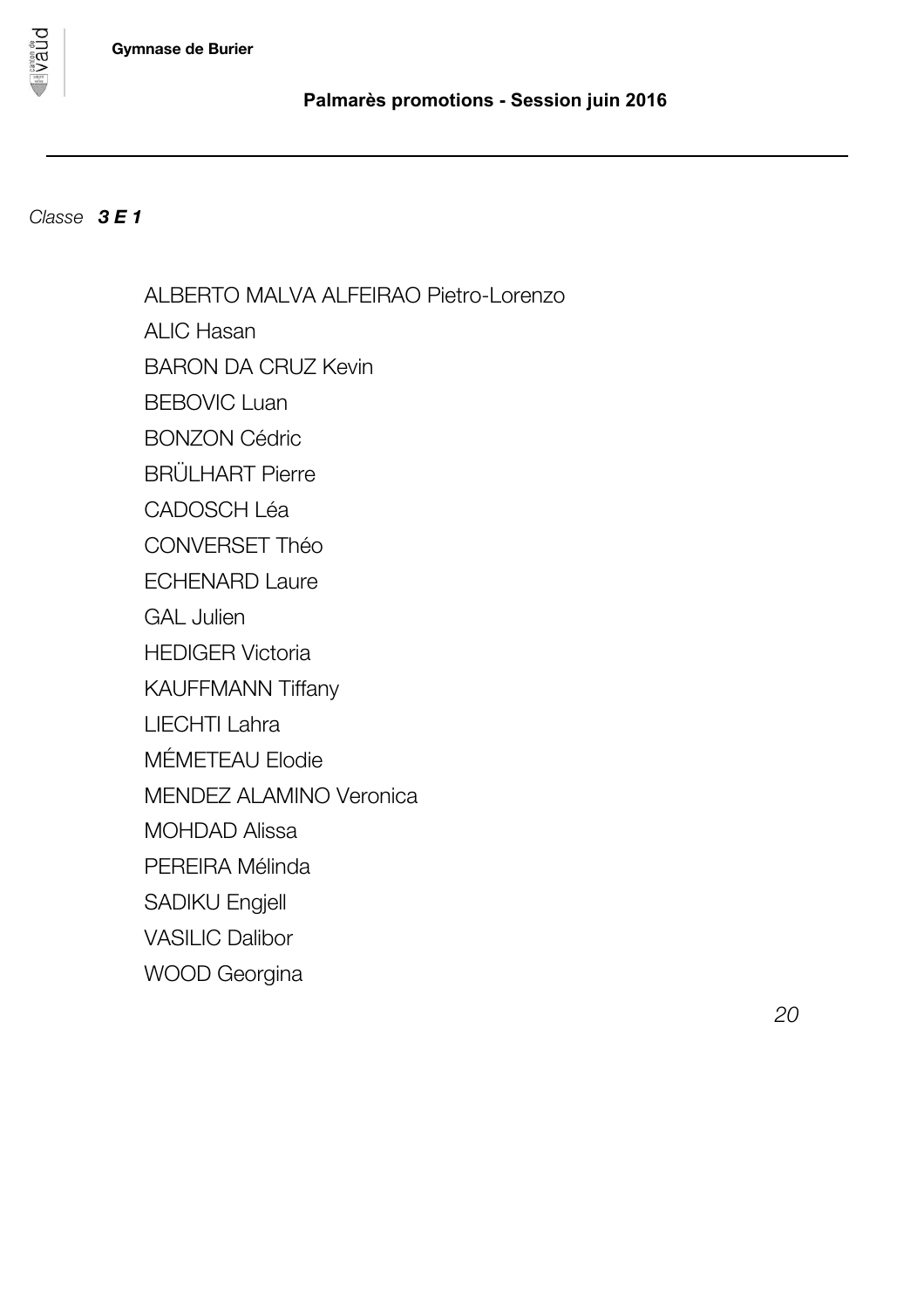BERNASCONI Aline





**Vaud** 

CARDINAUX Estelle CARDOSO–PORTINHO Yasmin DA COSTA Sébastien DELALOYE Sébastien DIND Florian DU MARCHIE VAN VOORTHUYSEN Clélia FELDMAN Morgane FLOREY Céline GENET Grégory KANAGASABAI Gayal LALUC Maël MICHIELS Pauline NICOLE Aurélie PASCALE Eva PICHARD Loïc RUSTEMI Gazmend SCIASCIA Deborah TRAN Bellety VALLOTTON Salla VIEIRA FERREIRA DUARTE Sebastian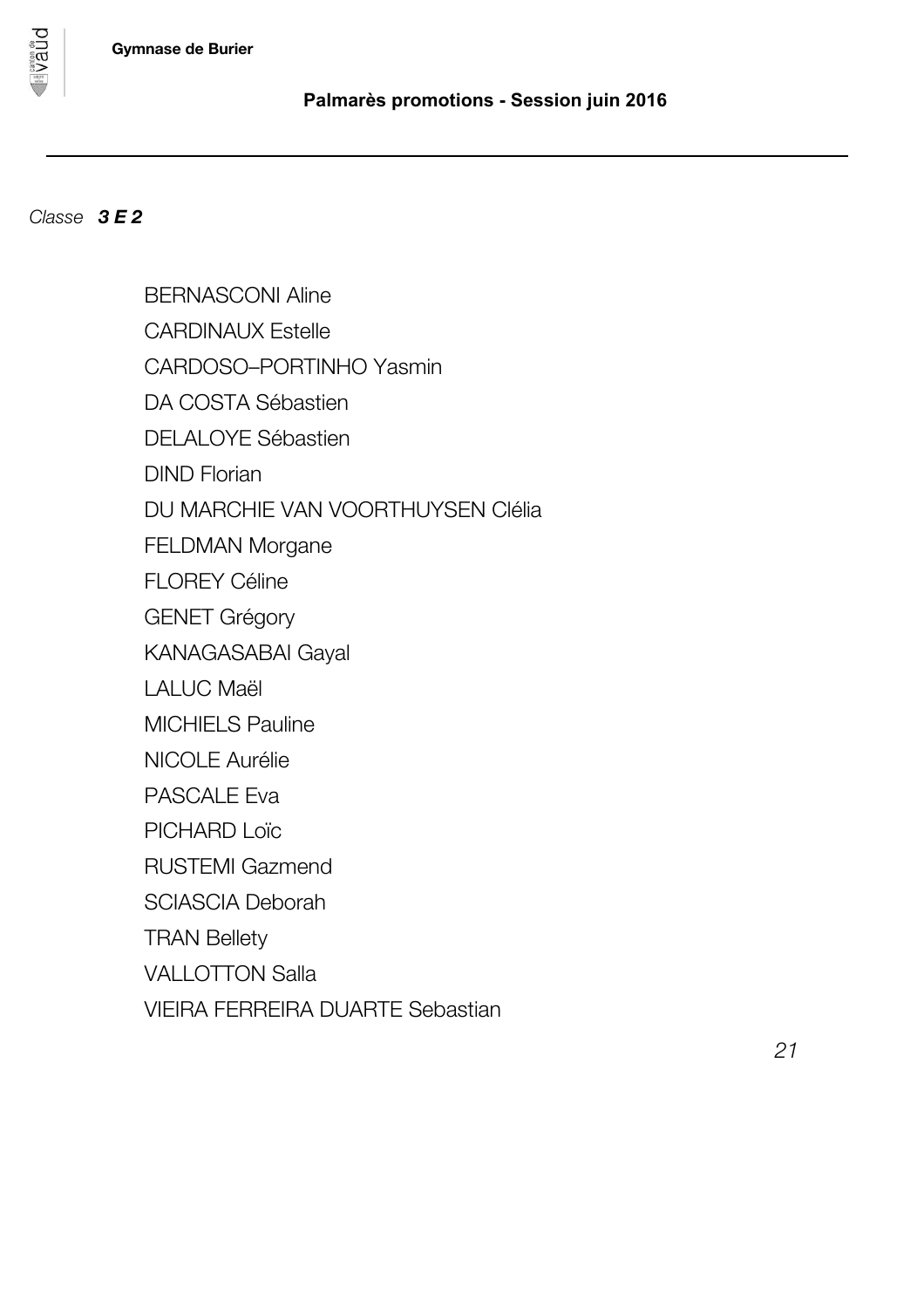

pnand

AHMEDI Flaka AL JUNDI Jonathan ALLAMAND Loïc DROLLINGER Fanny EON DUVAL Philippe FAVRE Alicia JEANNERAT Valentin KASER Félix LASZLO Alexandra LENEUF Camille LIAUDAT Jérémie LUIS DOS SANTOS Carla MATEEV Emily MAULER Alice MORIZE Yara OPPLIGER Aurélie PATEAU Yann PERNET Mathieu ROSSIER Guillaume WEE Philomena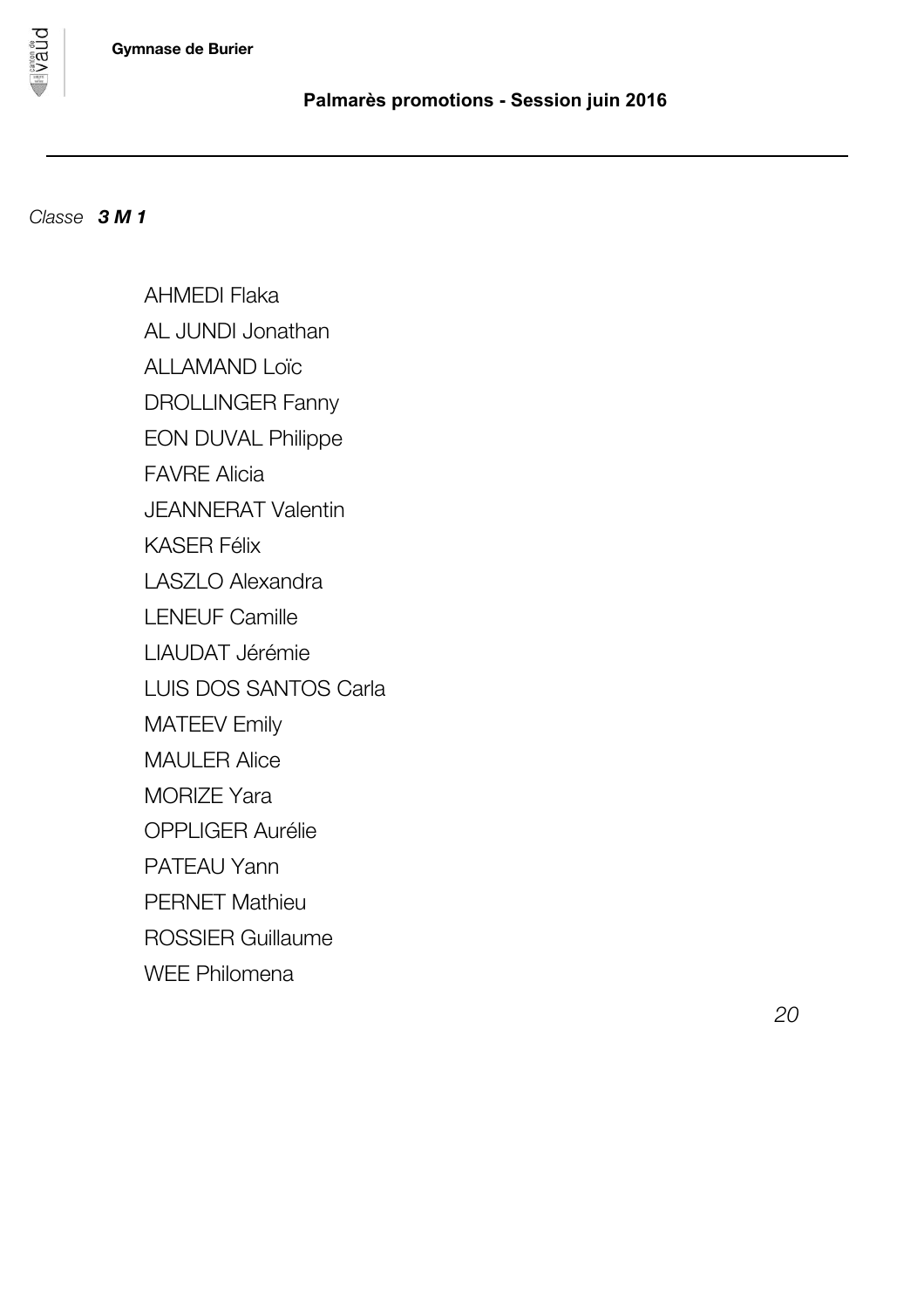

vaud

BOVY Jeanne CAVALLINI Giulia CINELLI Noemi CORTHESY Louis DE KERCHOVE D'EXAERDE Justine GONZALEZ QUEVEDO Miriam Andreea HABIYAMBERE Laurence HENDRIX Hannah KUNZ Cléa KVEDARAUSKAITÉ Laura MORIER Florence RABOUD Lucien RAIS Sara SARIC Nikola SÉVERIN Elisa

WALDVOGEL Aurélie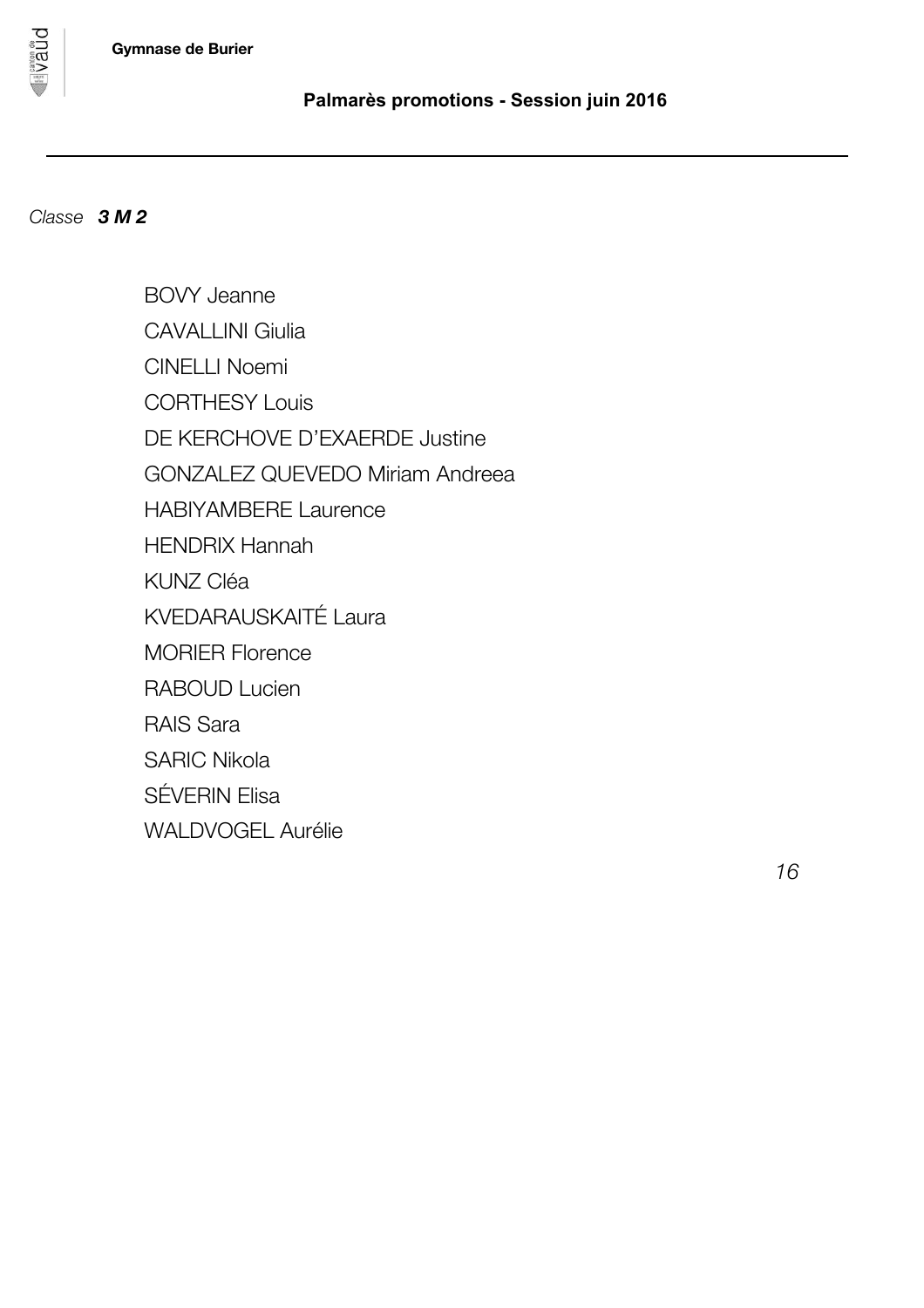

pnan

ANKER Ugo BARON David BEURET Timothy CARPENTER Kieran DOMINGUEZ Mathilde DRUEY Lisa GALÉ Audrey GRÜNBERG Lyell GUMY Nicolas HORLBECK Delphine KANAGASABAI Gowsika MARTINS Rui José MEMAJ Edvina MURY Mikaela OCHRYMOWICZ Maxime PREITE Luna RAJADURAI Gowtham RUFATTI Morena SYRBE Jonas WELLS Bethany ZOLLER Olivier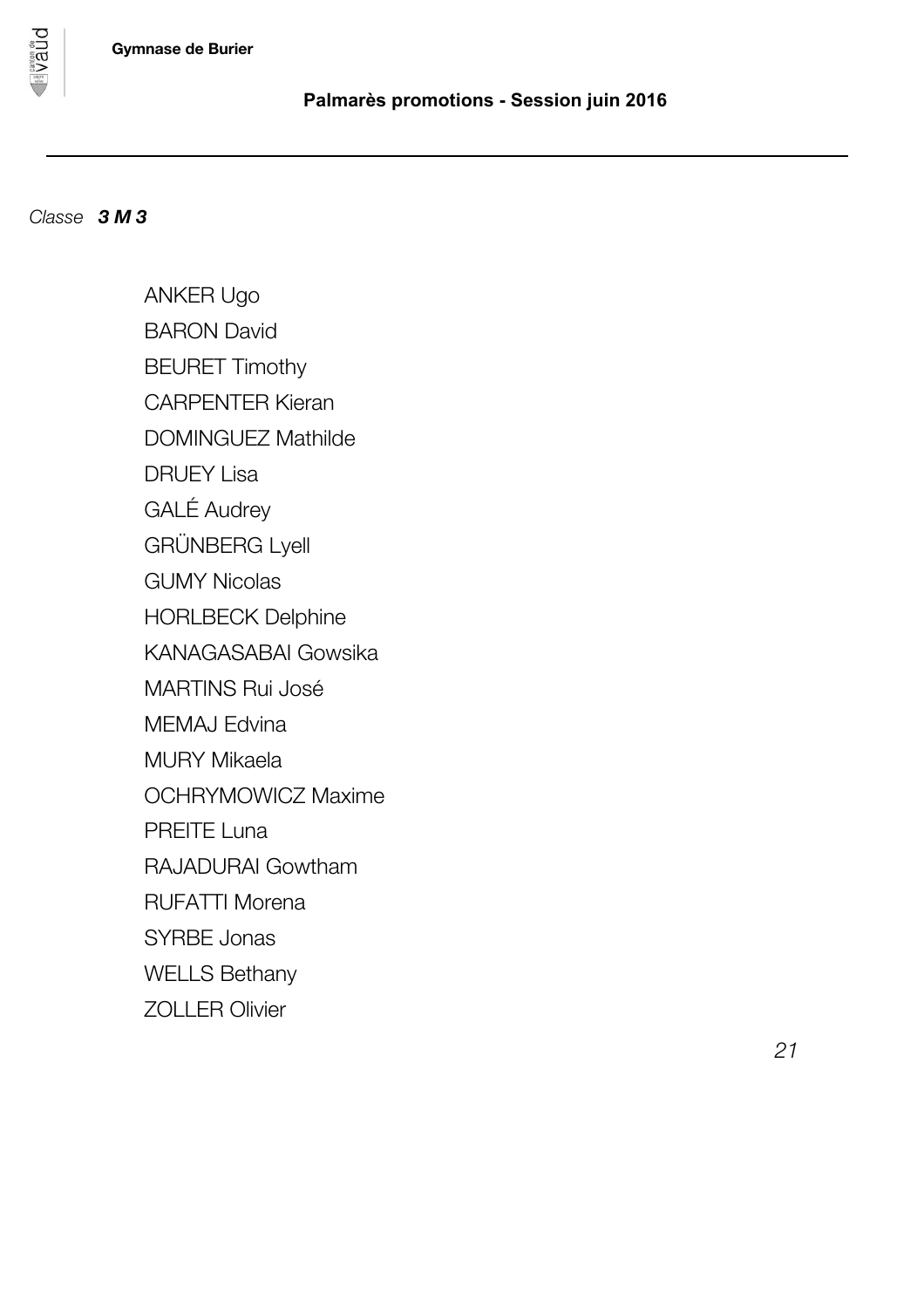



**DDBA** 

BENALI Riad BERDOZ Delphine BOURQUI Nicolas CHERIX Florence GEMINIANI Morgane GROB Manon HORISBERGER Garance KALMS Diane LENOIR Justine METIC Mélissa MURY Zoé RUCH Pauline SCHIZAS Stéphanie TABICHE Louisa-Myriam VAN GELE Samuel VANN Marie WAHLI Léo WUILLEMIN Lucie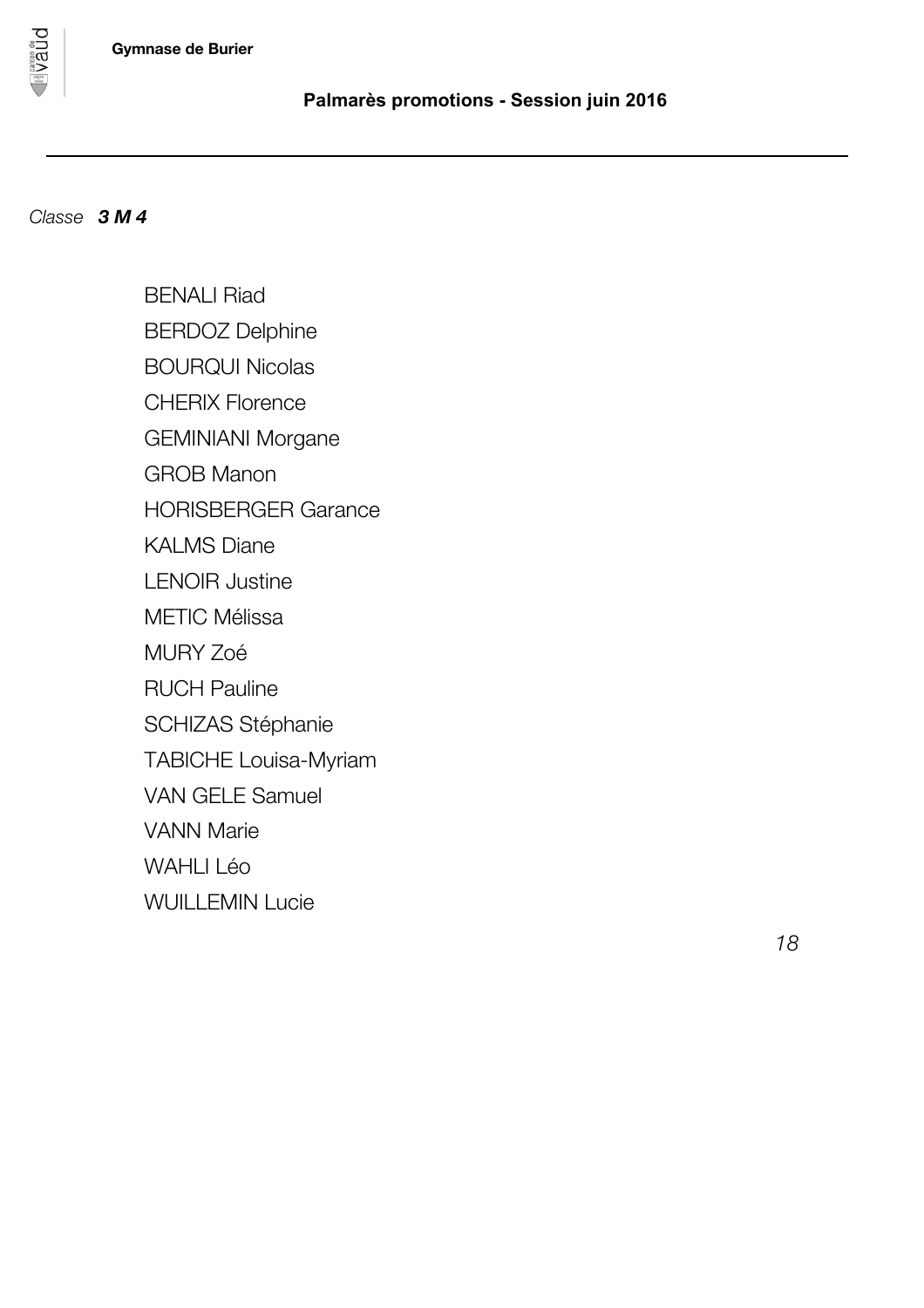

pnand

BALMER Damien

BLANC Jean-Luc

BLANC Viviane

CAUZO Umberto

COMTE Mikko

GARIN Paul

JAEP Simon

JAQUES Paul

KRCMAR Peter

LEMONDE Johannes

MBANEFO Yannick

MEMBREZ Louis

PISTOLATO Luca

PITTEX Noé

SEGURA EGUIZABAL Alba

SIERRO Valentin

STEIGER Yann

TROXLER Lukas

TSCHOPP Alvind

ZOU Xiaoyan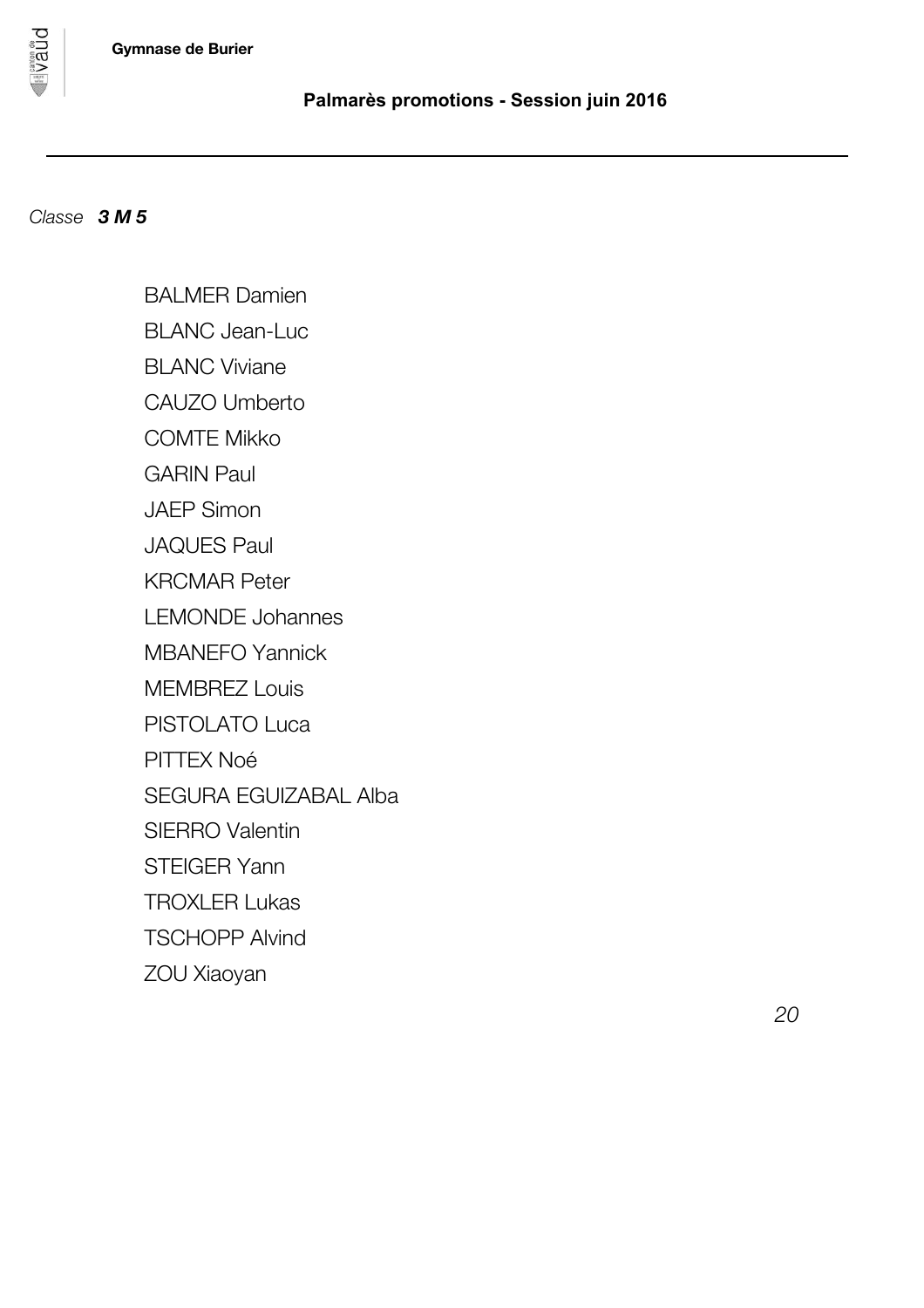



**DUBA** 

AERNI Noella BOUCHER Bogdan DONATANTONIO Théo FRIEDLI Jonathan GAGLIARDI Florian KÄLIN Valentin KOOL Inge LAFORGE Clyde MANGANA DEL RIO Thomas MONTEIRO GONÇALVES Ruben MONTIAL Charline MORIER Yvan NICK Hugo NIEDERHAUSER Thibault PELLEGRINI Aurélien PROGIN Alexandre ZIMMERLI Morgane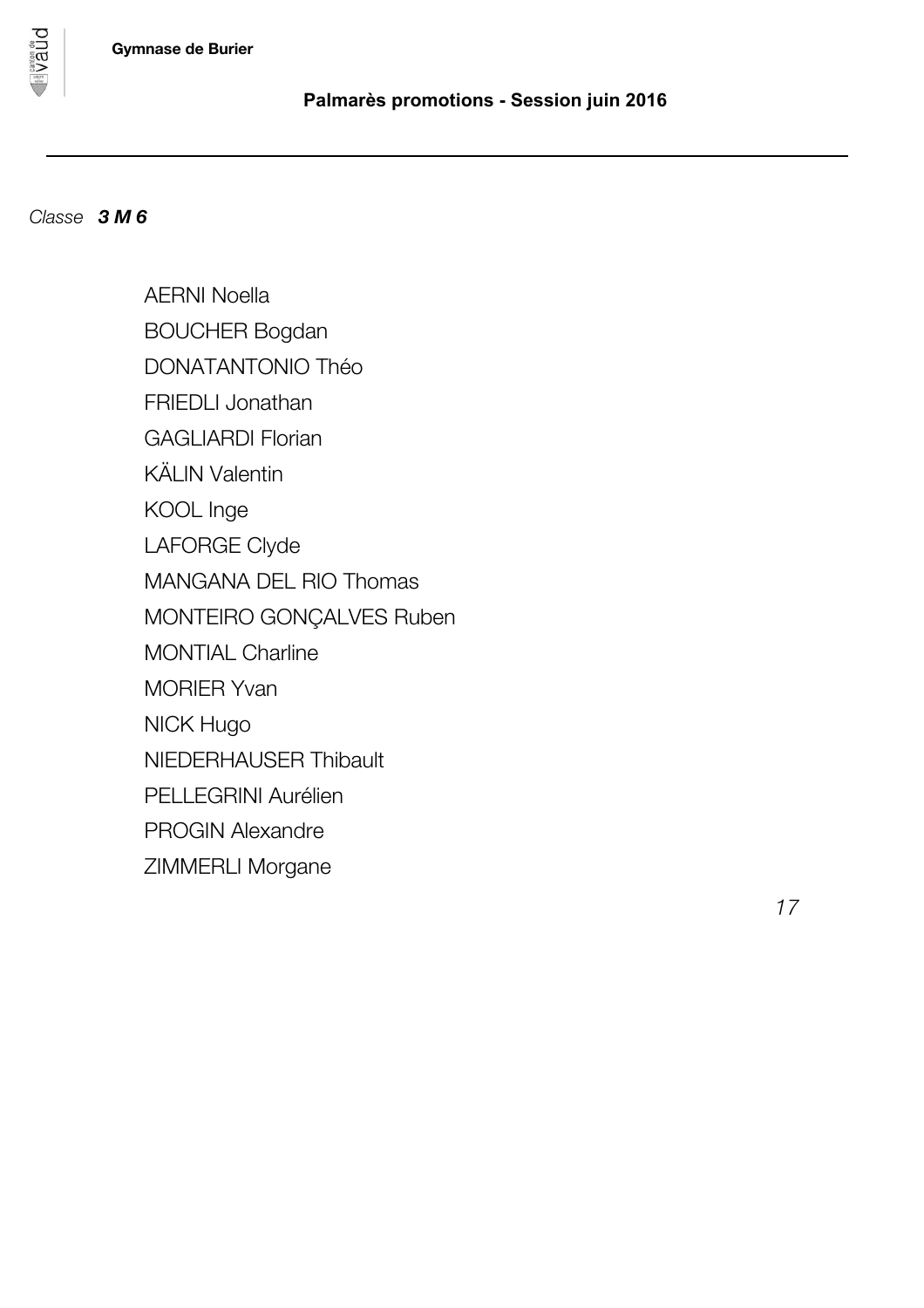

**DDBA** 

BACHEM Loïse BERTSCHI Zoé BLANC Mathieu DIALLO Tiguidanké FERRARI Luana FRAGNIÈRE Iva GRIFFITHS Talissa GUGLER Alysée GUGLER Florian HAUS Manon HAYMOZ Céline HIRT Marika IAMARTINO Domenico LA ROSA Luana MULLER Laora ÖZSOY Togan PITTET Fidelia RACCIATTI Marine WINTER Clara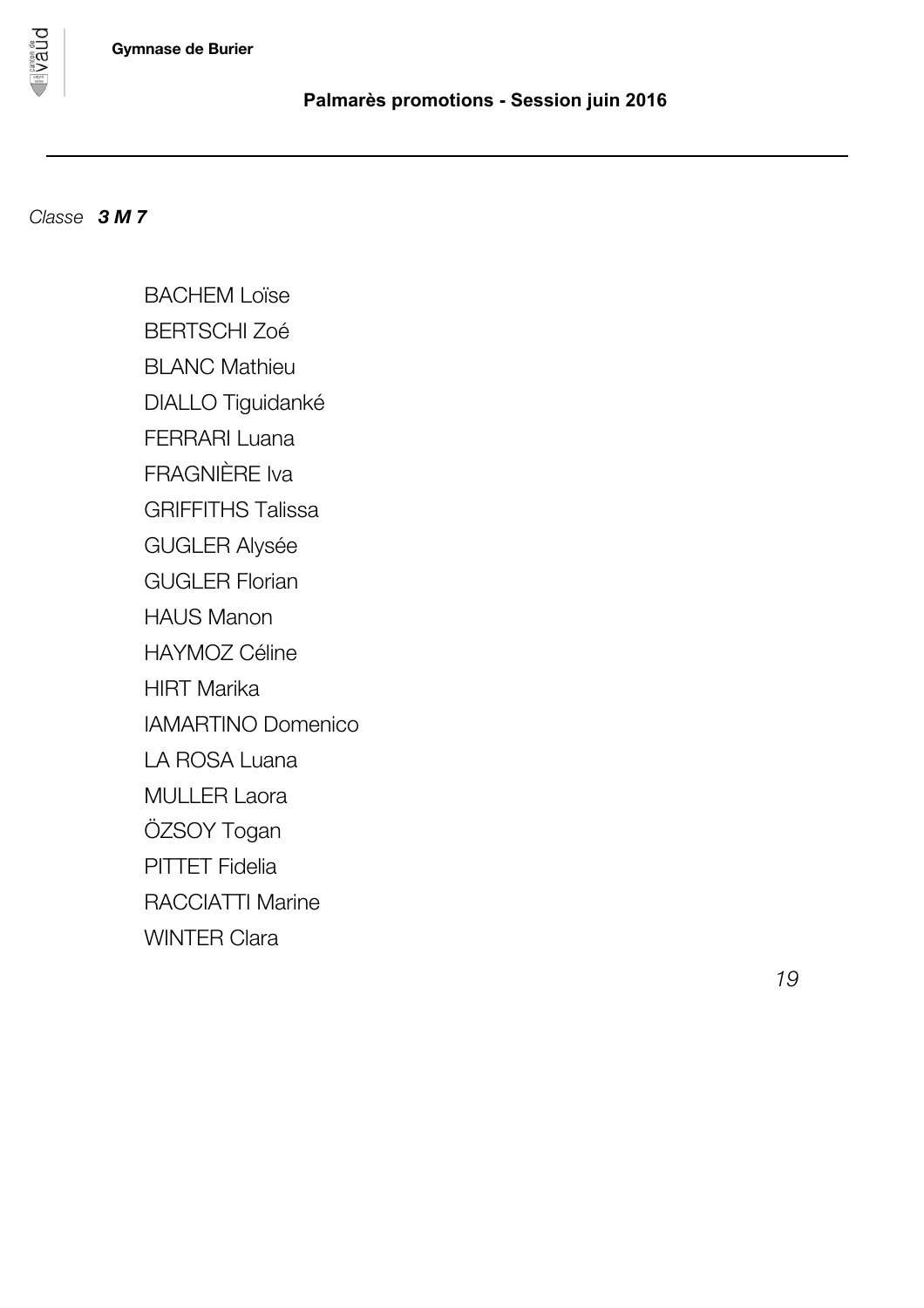



vaud

BADERTSCHER Sara

BONELLI Flavien

BRUNET Mégan

BUSSET Vincent

CARAVAGLIO Lea

CHAPALAY Edwin

DENTAN Sian

DI BUONO Jessica

GRISONI Maeva

JORDIL Marie

MONTELEONE Daniele

MOREIRA DE AVO PAIVA Constantino

PASSELLO Vivianne

SASSO Eliott

SILVA CAETANO Raul

VALENCE Victor

ZARAGOZA NAVARRO Marta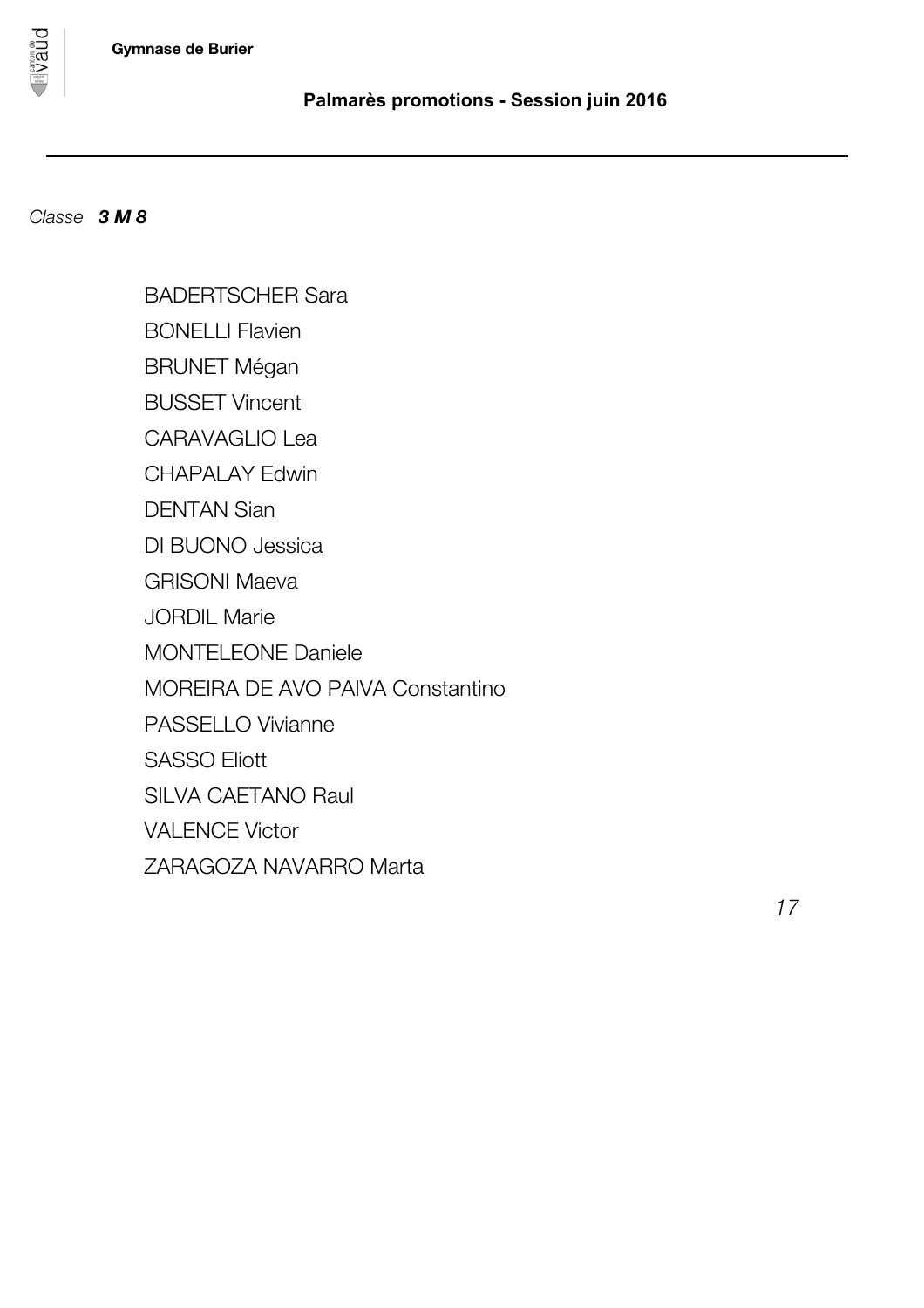



**DUBA** 

AHMETI Eron ANDRADE PINTO Dilane BOUQUET Eugénie BÜHLER Célia BURGDORFER Nina DA LUZ MARTINS Alex DE GRAFFENRIED Sébastien FASNACHT Isabelle GENTIZON Jérémie LIECHTI Yann MERZ Fabrice MORI Takuya NASSIF Dounia OBERSON Brianne PAVLOVIC Rafael PHAM Minh Tu An SAGER Guillaume SAUDAN Clémentine SKORIK Anastasia SMOLIK Gauvin THÉRY Leni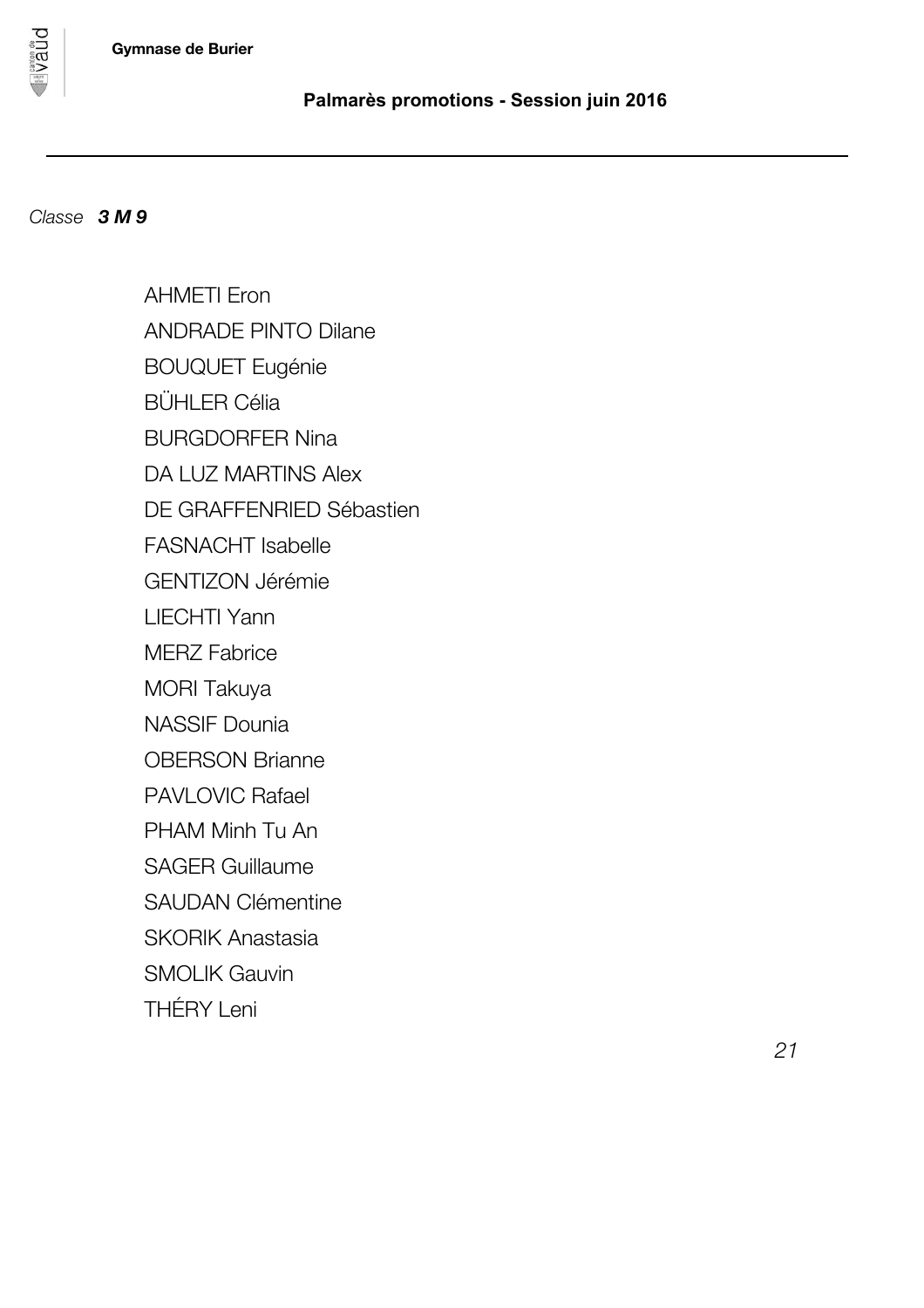

pnan

AL JUNDI Tamara BERTHOLET Guillaume

CHANEL Kim

CODEREY Héloïse

DISERENS Aurélie

DÜNNER Charlotte

ETTER Aubane

JOUVENAT Eliane

LEIVAS SILVA Marta Jacinta

LEUBA Alexandra

LICINI Gino

PAKEERATHAN Geethajali

PELLEGRINI Christelle

PESENTI Basile

PRIMITERRA Lea

ROH Camille

TSCHERRIG Ruby

VON ARX CARRASCAL Alan

ZWEIFEL Nathan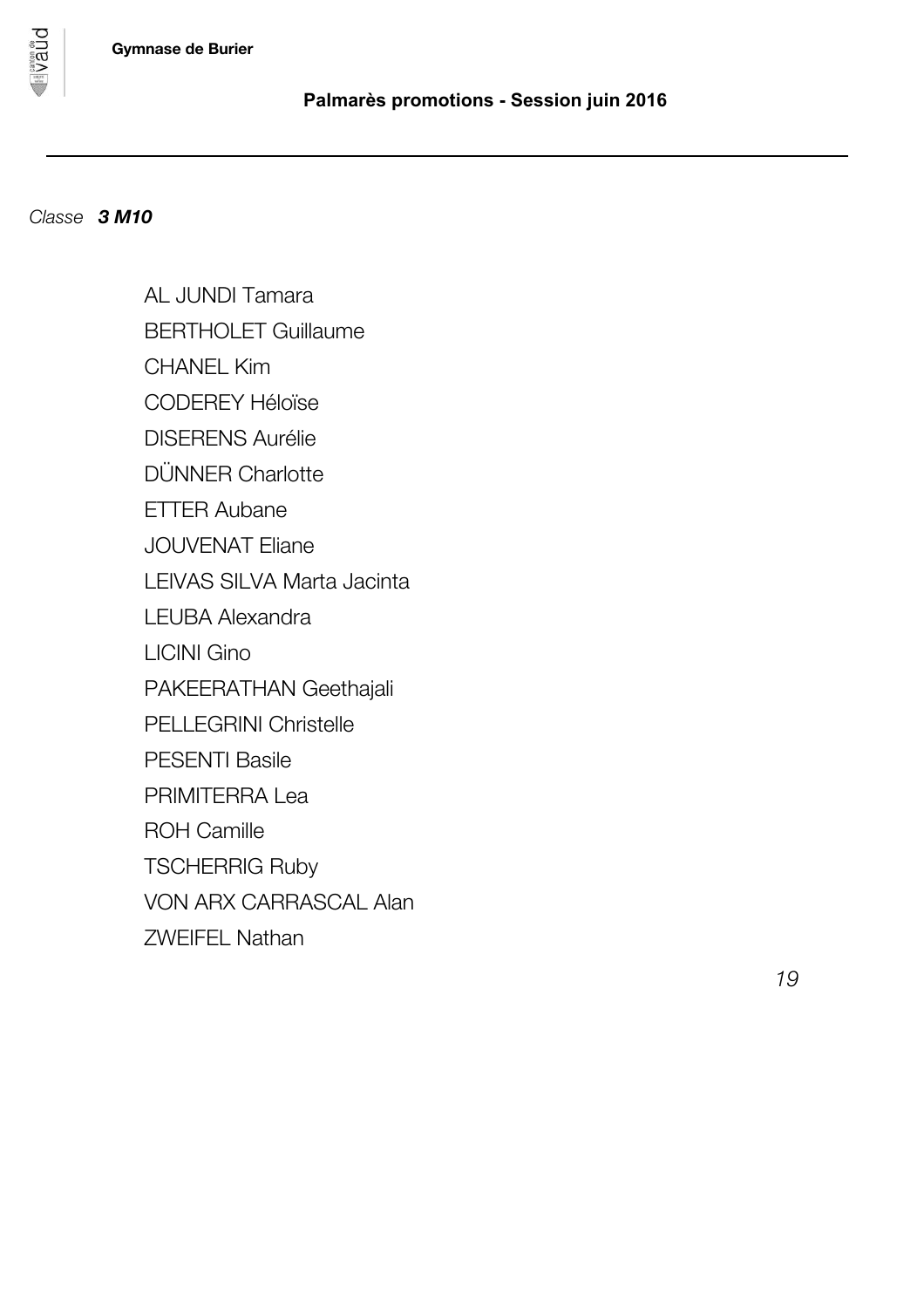



pnand

ALESSI Dalila BASTERRECHEA Léa Fayrouz BELOGI Raphaël BYRDE Laura CANTON Dylan CHERIX Maya GOMEZ GONZALEZ Cédric GUILLAUME Antonin HUBERT Arnaud KARAMETA Lundrim MARKOTIC Filip SADIKU Flutura SANDRI Gian SPIRGI Natacha STEVANOVIC Angelina TAGAN Chloé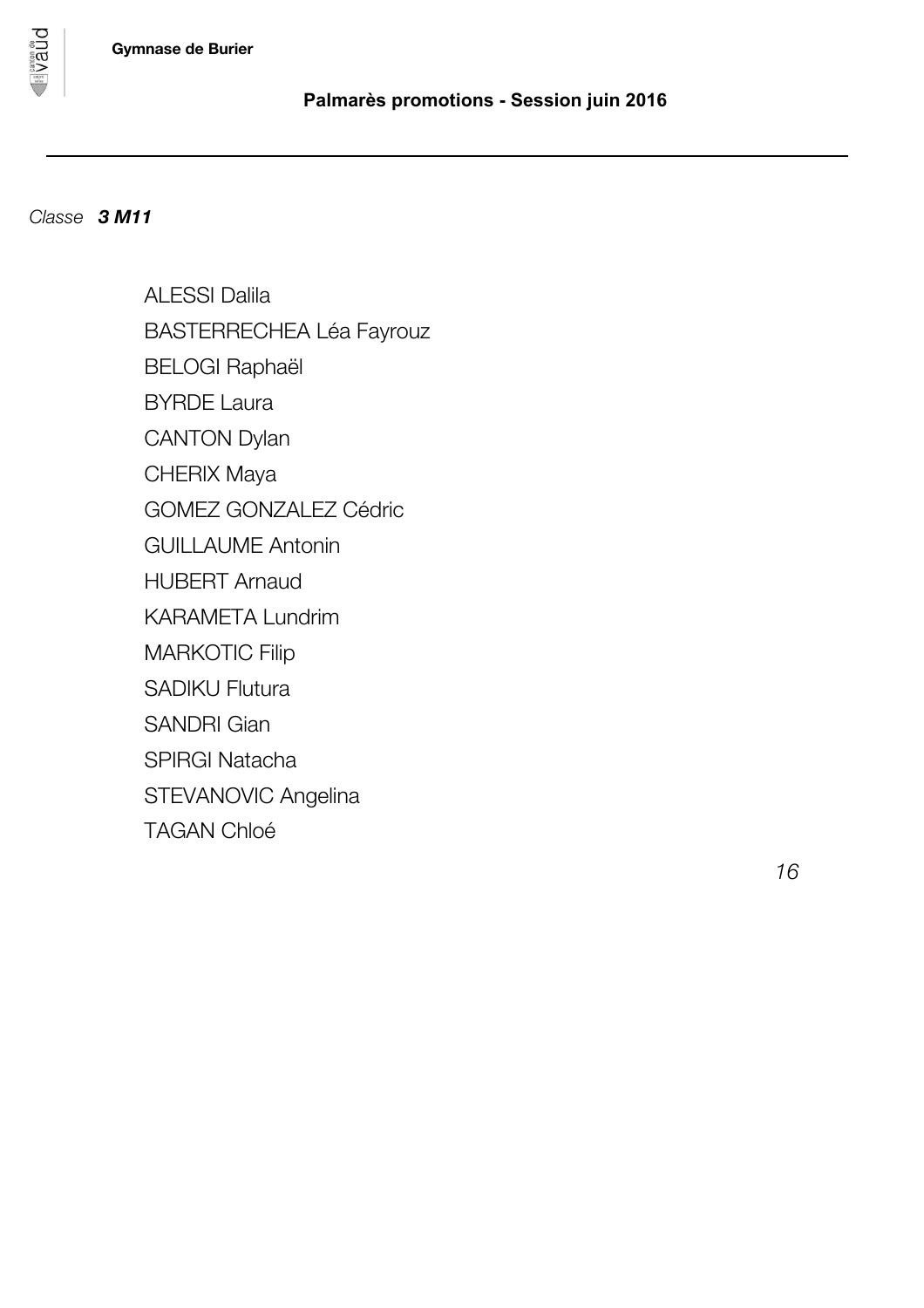

pnan

BAIER Nathalie BAJRAMI Vanesa BAUMANN Rachel BLANC Victor BOWDEN Sarah COLETTI Luca DOS REIS PEYTRIGNET Jennyfer DROZ-DIT-BUSSET Lindsay FEJER Lynn FERNANDEZ RODRIGUEZ Zanya FREYMOND Amanda GRESSET Océane HOLZNER Svetlana LADINE Julie MARSCH Edmond MÜLLER David ROBINSON Julie SANMARTIN Rébecca SAUTHIER Benoît TUKUABO Yonas VON KÄNEL Clara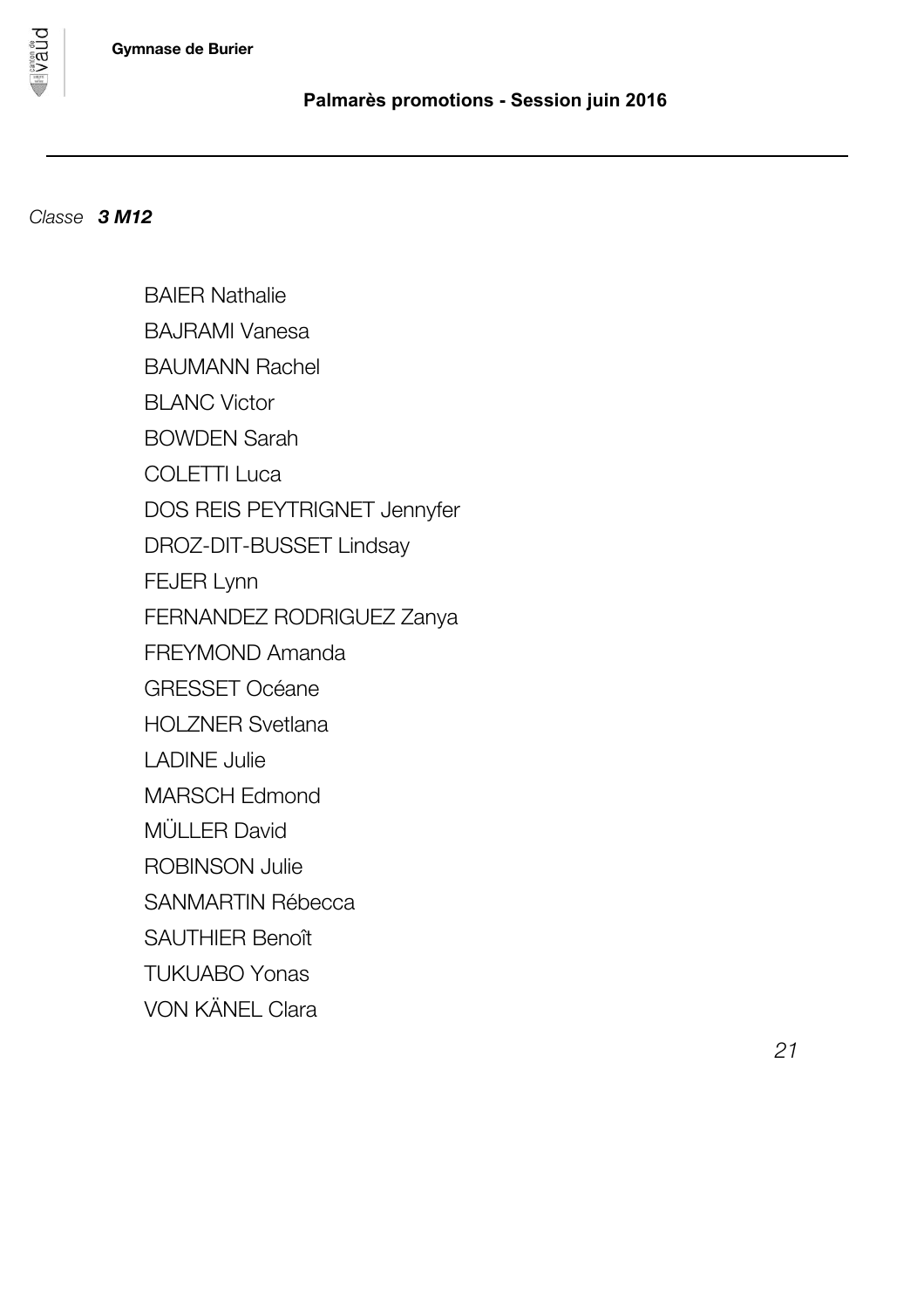

pnan

AZNAR Zoé BAUD Manon BEAUSIRE Paul BRADFORD Alexis CARRIERI Arianna DE OLIVEIRA ALMEIDA Joana DUFAUX Deborah GÉDET Chloé GOMEZ CALVO Savannah IMPALÀ Célia LORENZ Nora MARTIN Adrian MOREILLON Christophe PAIXAO DOMINGUES Nuno PALOMA HAMMES Alba PEREIRA QUINTELA Sara REY Camille RUEPP Sarah RUSTEMI Antigona VOLET Joy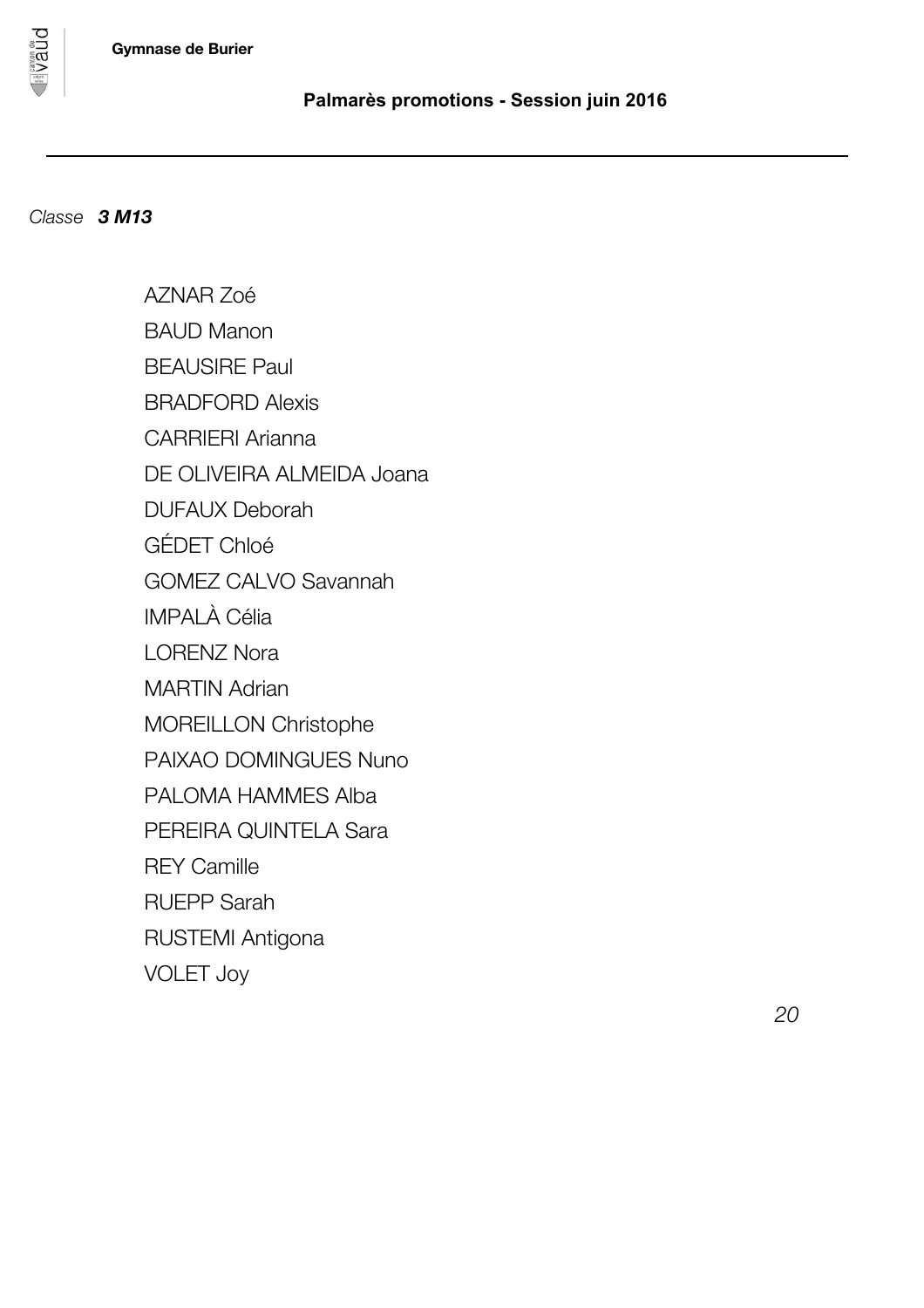

pnan

AL-SAGHIR Masen ANSERMET Christina BOUZAS CAJAS Brenda DUPRAZ Charlène GUZZARDI Vincenzo HOONDERT Marcelle HUBER Mathieu LA VILLA Océane LAURENT Mélanie MARMILLOD Chantal MIRA RELVAS Ana Raquel PEREIRA BATISTA CORDEIRO Joao Xavier PONTI Orélia RAMSEIER Laura SALLIN Romy SELLATHURAI Thanujan SILVA DA COSTA Claudia STEINER Arnaud STUBER Arno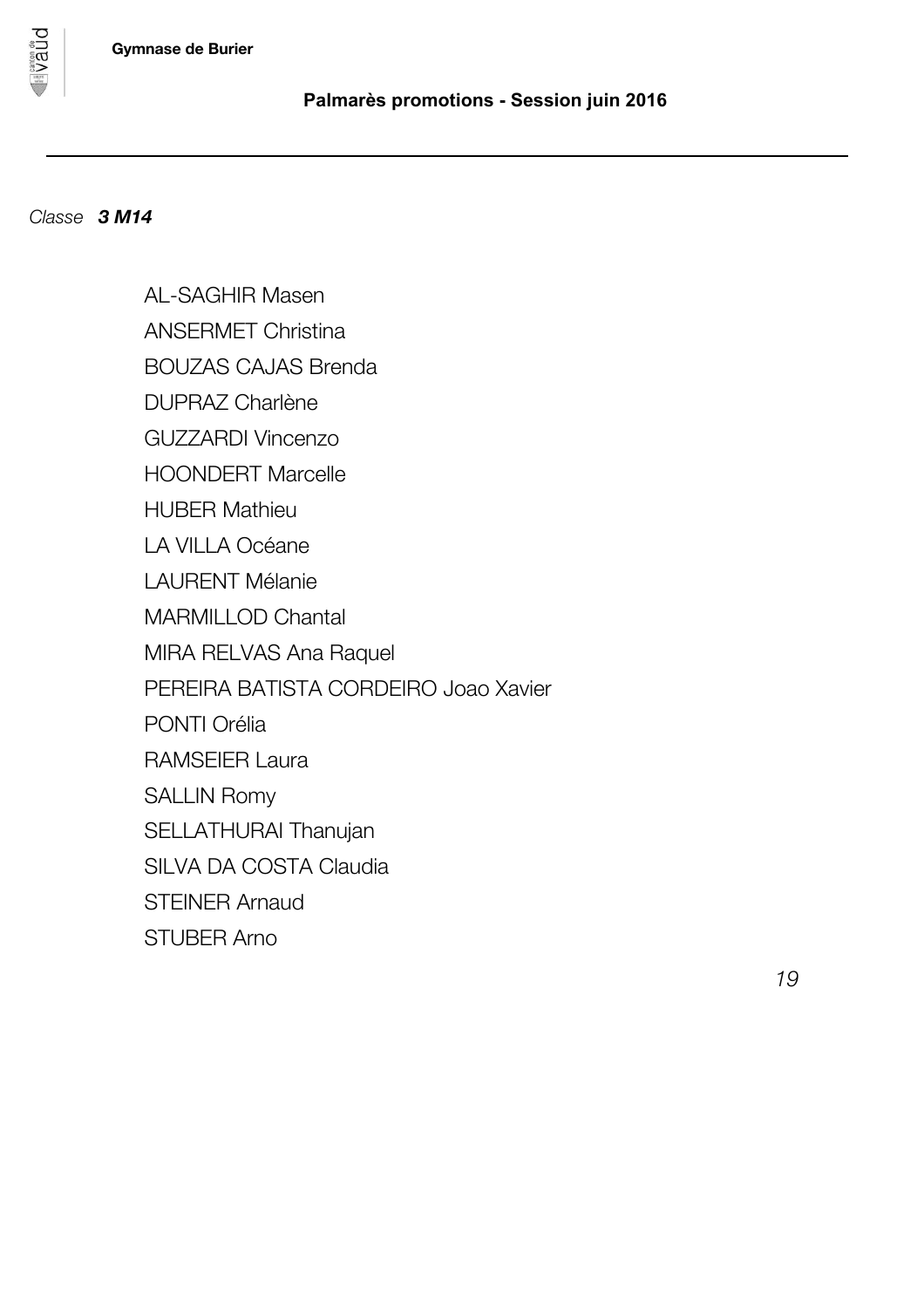

**PORAL** 

BAIUTTI Megan CRUDO Emmy DONLAGIC Abid GALLATI Eric GIL Ilan GINIER Héloïse GOGNIAT Henri MANZONI Valentin NEWSAM Mathew PILET Maureen ROSSIER Charlotte VARGAS Rocío VAUTHEY Léonard ZIEHLI Dan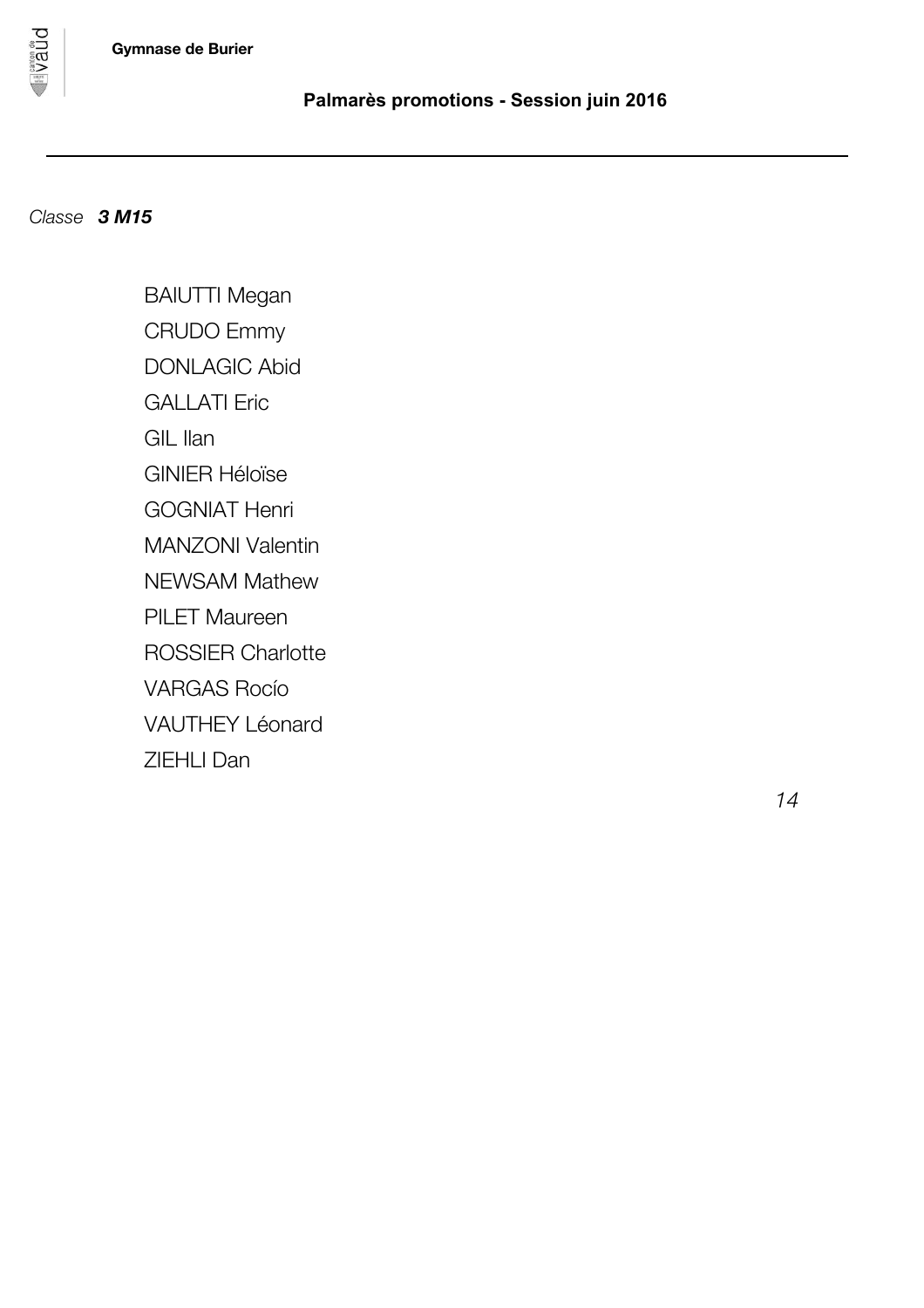

pnan

ANDRADE SEIXAS Rafael CHRISTE Lucien CONTRERAS ALVAREZ Carolina CRANIE-HIGGS Joshua DAVEN Nicolas DOLENAC Adrien GUEX Guillaume HALBRITTER Arthur KRAMER Léa LEYLAND Catherine LOPEZ Maude LUCCHINI Thibault LUGRIN Loïc MAKOWKA Isaure MATEEV Irina NIEUWE WEME Thibault PAULINO ALMONTE Brahyan SALIHU Sami SANDRI Samuel SIMONETTI Rebecca VAN CAUWENBERGHE Wolf VAN MAL Elisa